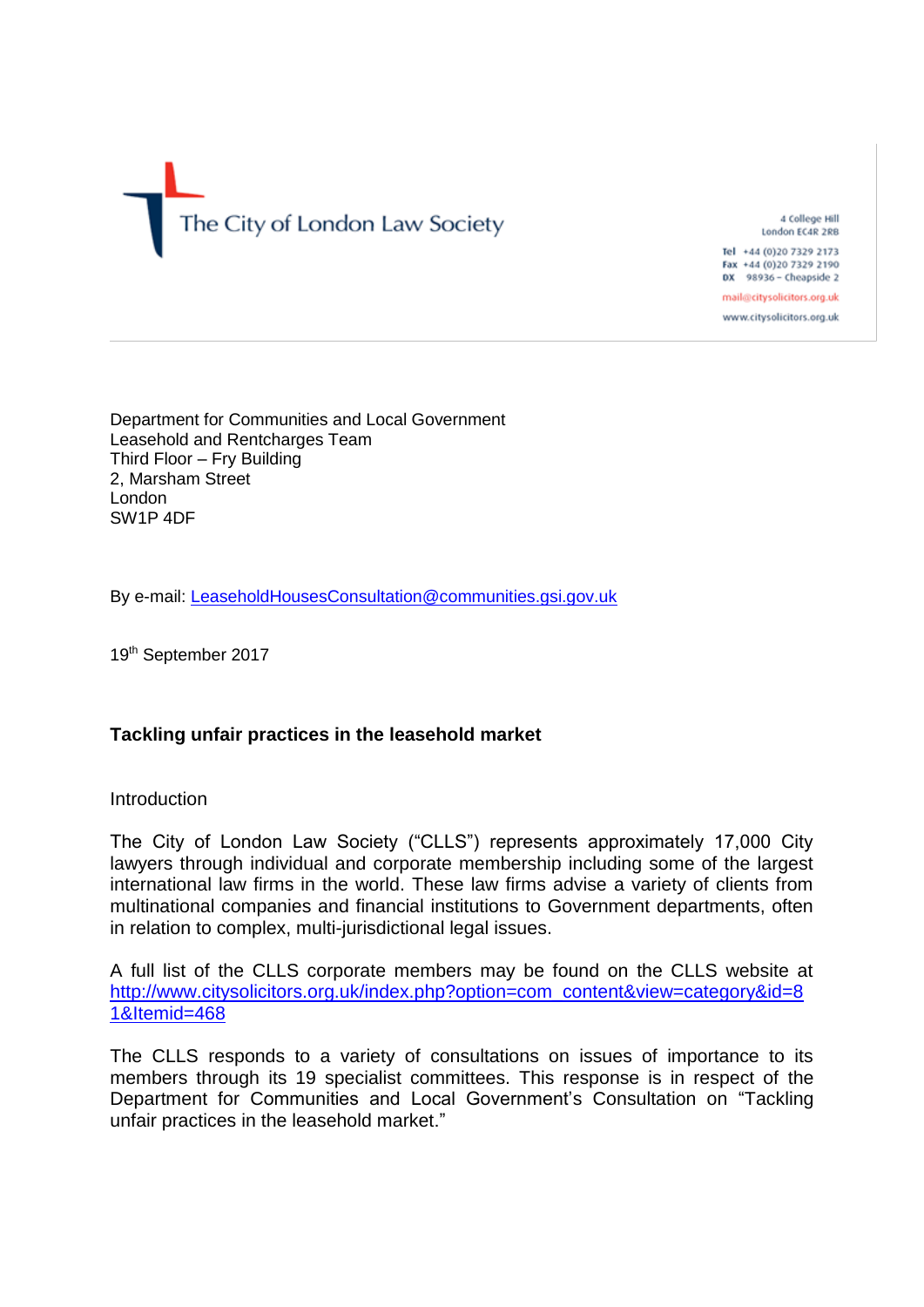The Committee responds to the Consultation using the paragraph numbering adopted in the Consultation.

## *Paragraph 3*

There has been public concern about some instances of excessive ground rents being charged and the possible conversion of valuable long leases to assured tenancies. That concern does not justify a possible approach of prohibiting most new build houses from being leasehold. To effect such a change potentially could have a significant impact on the property market. At a time when there is the need for a supply of new housing stock, the Government should think carefully before making structural changes to the market that could have unintended consequences. In addition, the current law around the enforcement of positive obligations (e.g. to pay a service charge) does not provide an adequate framework to support such change.

The consultation paper provides little evidence that it has investigated the potential impact of such a change on the market and whether it would discourage private sector investment in the development of new housing stock (which it is seeking to encourage). It is important that the Government commissions valuation and market surveys to understand the implications of such a change before it is effected.

On a similar point, at paragraph 3.5 reference is made to it not being clear that the "leasehold discount" is always passed on to the consumer, at paragraph 3.8 to this representing poor value for consumers and at paragraph 3.12 to it not always being clear that the initial discount on the sale price of a leasehold house reflects the additional medium to long term costs that leaseholders may face. The alleged lack of return or value for leaseholders from ground rents is also referred to in paragraph 4.2. No evidence is provided for these statements and, in view of the significance of the proposals, this requires further analysis and evidence, which can be presented to the property and house building industries.

In paragraph 3.6, reference is made to the argument that selling a freehold house could create a potential competitive disadvantage, but this is not elaborated on further.

There are conveyancing advantages to the use of a lease, in particular in relation to the enforcement of covenants (obligations under a deed) between successor landlords and tenants. As the law currently stands, freehold tenure is more cumbersome for the enforcement of the benefit and burden of "positive covenants" by and against successors. The Law Commission's consultation on "Easements, Covenants and Profits a prendre" [https://s3-eu-west-2.amazonaws.com/lawcom](https://s3-eu-west-2.amazonaws.com/lawcom-prod-storage-11jsxou24uy7q/uploads/2015/03/lc327_easements_report.pdf)[prod-storage-11jsxou24uy7q/uploads/2015/03/lc327\\_easements\\_report.pdf](https://s3-eu-west-2.amazonaws.com/lawcom-prod-storage-11jsxou24uy7q/uploads/2015/03/lc327_easements_report.pdf) highlighted the issue and proposed new mechanisms to overcome the problems. However, the proposed legislation has still to be enacted. Commonhold in its current form is a somewhat unwieldy procedure and has rarely been used.

Having an effective and flexible mechanism (as is provided by leases) for covenant enforcement between landlords and tenants is a relevant and important reason for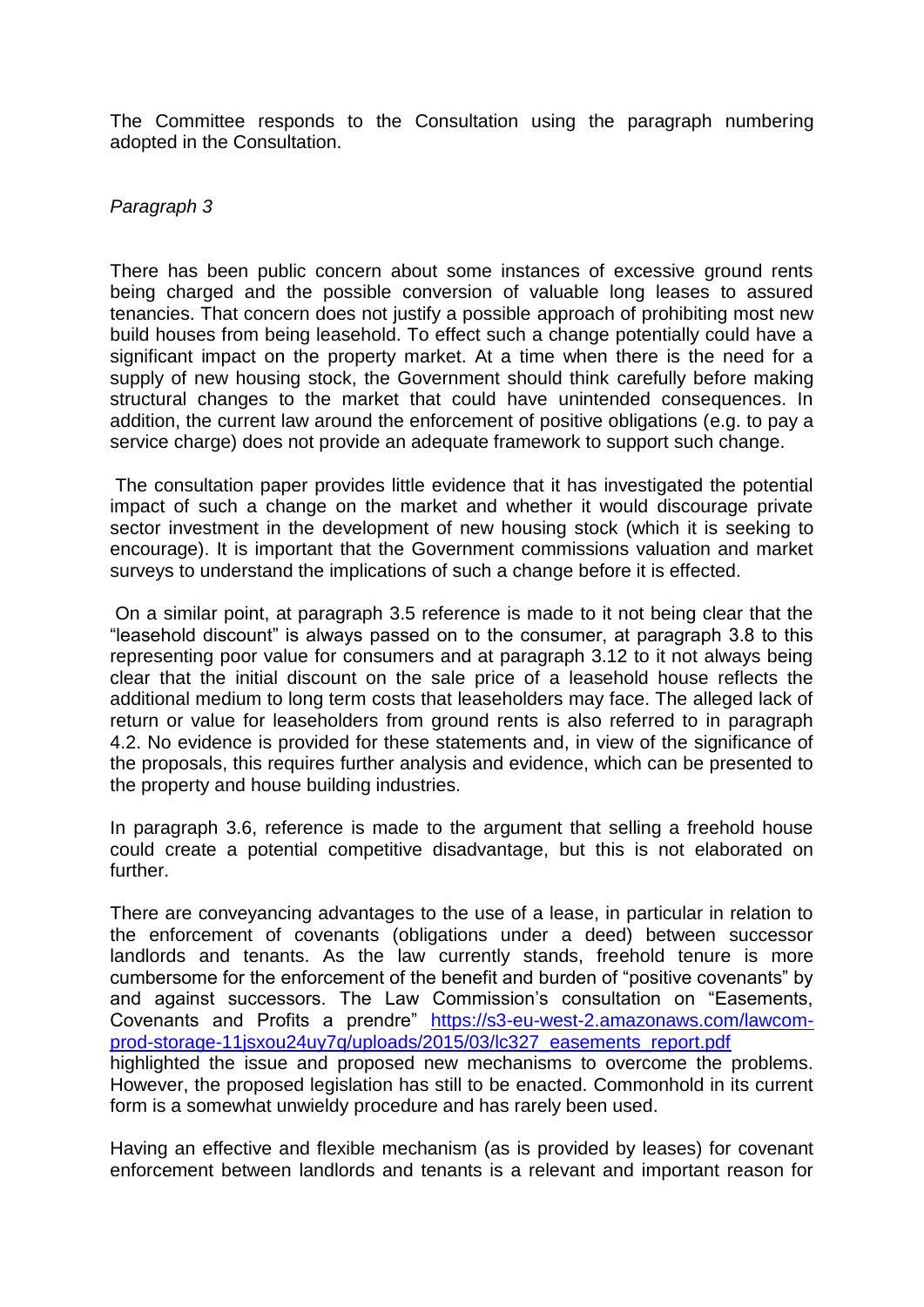new build houses having a leasehold tenure. There may be shared services or facilities for example where the house forms part of a larger building, or in relation to estates of detached houses with communal areas and services (which require service charge provisions) and the advantages of leases mentioned should not be dismissed by a broad-brushed approach of preventing new-build houses from having leasehold tenure.

It would be preferable to focus on the particular mischiefs creating the alleged unfair and unreasonable abuse of leasehold, which are addressed elsewhere in the paper and in the Committee's response.

A key theme that emerges from the section on "Impact on consumers" (paragraphs 3.11-3.14) is that the consumer does not properly understand the implications of taking a lease. The Government and stakeholder groups in recent years have made efforts to produce general information that assists consumers to understand better what they are entering into. This educational campaign should be extended and coordinated between Government and stakeholder groups. The lack of proper explanation to consumers, whilst extremely regrettable, does not justify restrictions on new-build houses being leases. The mischiefs that are highlighted in paragraph 3.12 can be addressed separately without the need for such restrictions. Consideration can be given to the ways in which fees for landlord's permission to make alterations or the provision of a covenant can be controlled in a new-build house context. This is something that can be covered in the further steps envisaged under paragraph 7 of this consultation. There is existing legislation for ascertaining the cost of extending a lease or buying the freehold and more evidence is required that the mechanisms are not fit for purpose. It seems that the problems are caused by the high level of ground rent and this is addressed in the Committee's response to other parts of the paper.

In relation to paragraph 3.13, the Committee agrees that consumers should be informed that their landlord has changed, although it is in the interests of the new landlord (for both legal and practical reasons) to ensure that the consumer is informed.

In summary, the Committee acknowledges that there clearly are problems with the current system that need addressing and are mentioned in the rest of the paper and in the Committee's response. However, the Committee is not convinced that the broad-brushed approach of prohibiting new-build leasehold houses in most situations is a sufficiently precise method of addressing the concerns, certainly in the absence of further investigations and empirical evidence. The continued availability of a reasonable and transparent ground rent in leases that is moderately increased over time is a potentially important incentive for developers of new-build housing and to prevent this could have negative consequences for the development of new housing and the property industry more generally. The irony is that in seeking to protect consumers, they may be adversely impacted through a more constrained housing supply resulting from the impact of any legislative change. All of this needs testing through further investigations. It is also important to consider the attitudes and policies of lenders to financing the purchase of new-build housing and their requirements, if any, for a minimum length of term of lease, as for example reflected in the UK Finance Mortgage Lenders' Handbook for conveyancers.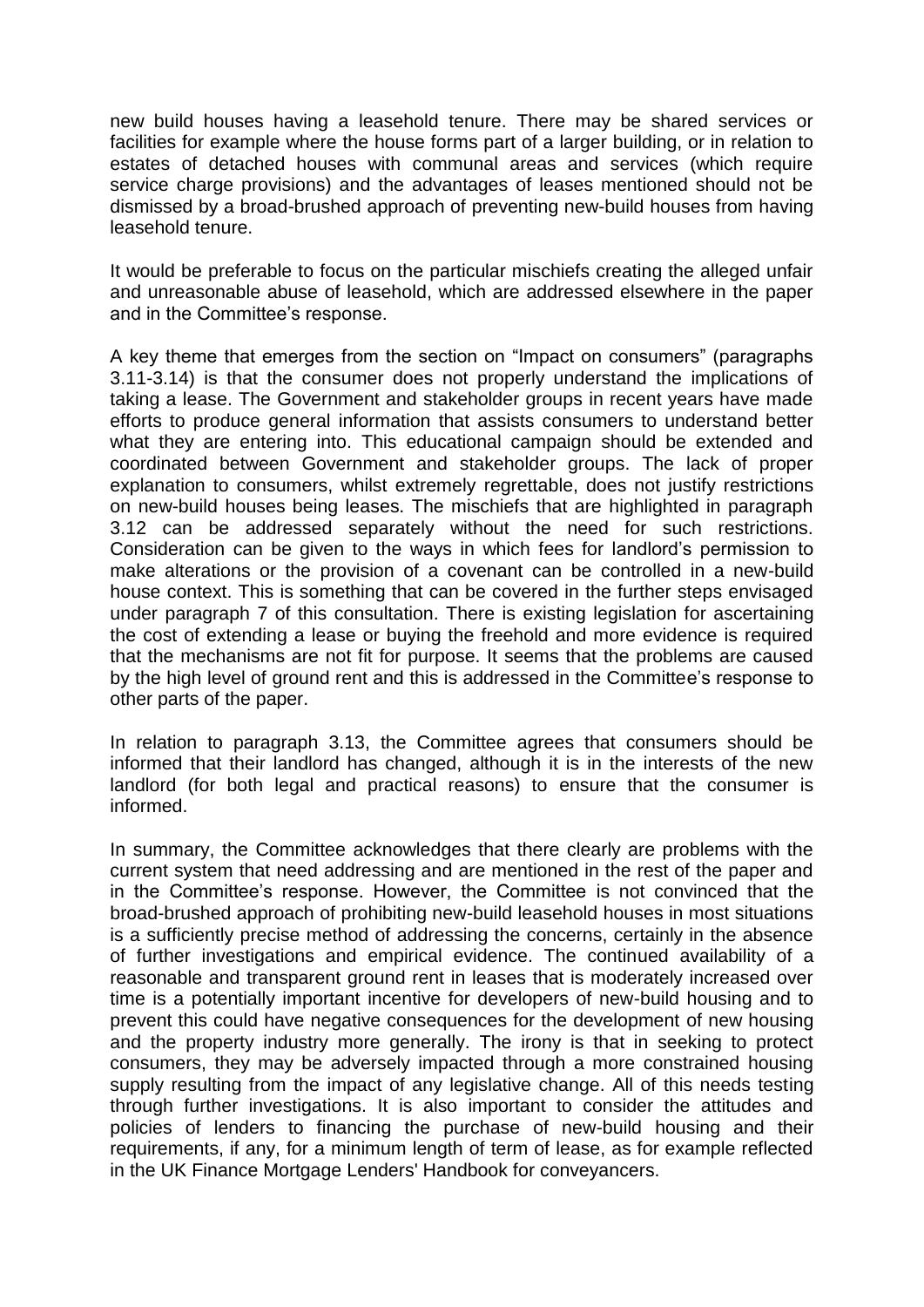#### *Paragraph 4*

The Committee considers that the Government needs clearer evidence that leaseholders receive no return or value for the ground rent and in relation to whether any reduction in the price for buying a long leasehold as compared to a freehold adequately reflects the ground rent that the purchaser of the leasehold will pay.

There is no dispute that in some cases escalating ground rents have been onerous, unsustainable and severely detrimental to consumers and it is agreed that such onerous examples should be addressed. An important part of the issue is the lack of transparency and awareness about the impact of the lease wording in relation to ground rents, both in terms of the amount payable and the implications on the cost of extending the lease or purchasing the freehold.

One possible solution might be to link the initial ground rent to the price paid for the leasehold by the consumer so that the ground rent cannot exceed a prescribed percentage of the price paid. It would be sensible for the Government to pay close attention to the requirements of lenders to purchasers of residential leasehold property and what limits they impose on ground rents. In terms of increases to the ground rent over the term, it may be appropriate to link increases to increases in a Government recognised index such as the retail prices index with longer review periods. The Committee considers that the suggestion at paragraph 4.17 to limit ground rents in new leases to start and remain at a peppercorn is not appropriate. The Committee considers that a moderate ground rent, perhaps linked to the initial price for purchasing the lease, and moderately increased over the term will not cause undue prejudice to consumers, but equally is likely not to disincentivise investors in new housing. As stated earlier, these statements need to be tested through thorough studies and investigations by valuation experts to understand fully the implications on the market of any proposed measures.

The Committee notes the reference to the right of first refusal at paragraph 4.14 and struggles to see the connection to the ground rents concern. If it is considered that changes need to be made to the relevant legislation relating to the right of first refusal, the Government will presumably consult separately on this.

The heading of paragraph 4 refers to new residential leases over 21 years. However, there is no reference to 21 years in the questions for this paragraph. Perhaps the term should be the same as that referred to in the Committee's comments on paragraph 5.

## *Paragraph 5*

The Committee very much agrees with the concern about long leases becoming assured tenancies as a result of the ground rent exceeding the £250/1,000 annual level. This is an unforeseen and unintended consequence of increasing ground rent levels over the years and it is inappropriate that the mandatory ground of possession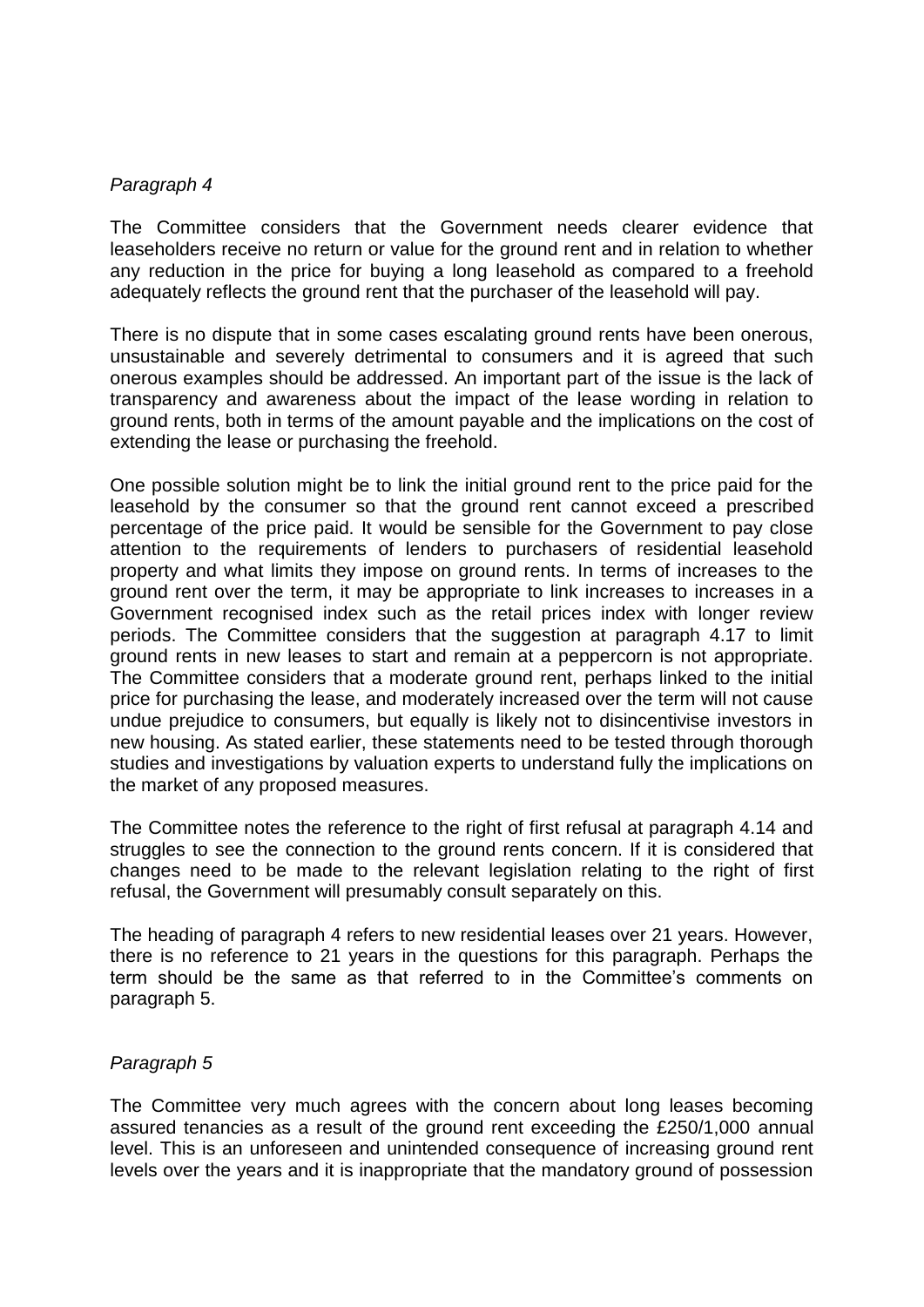under ground 8 should apply to such long leases. For such leases, if there are arrears of rent, the tenant and its lender must have the opportunity to seek relief from forfeiture by the landlord and there are the existing statutory restrictions on forfeiture. Without this, the landlord would receive an unjustified windfall and the interests of consumers and their lenders would be severely prejudiced.

Question 19 asks whether the Housing Act 1988 should be amended to ensure a leaseholder paying annual ground rent over £250/1,000 is not classed as an assured tenant. Clearly assured shorthold tenancies (ASTs) are a species of assured tenancies and there may well be ASTs with a rent (admittedly not a ground rent) exceeding £250/1,000, which should continue to be assured tenancies and potentially subject to ground 8. The mischief relates to leases with a capital value being exposed to ground 8 mandatory possession and giving landlords a windfall. Consideration could perhaps be given to the amendment applying to leases granted for a term in excess of a particular period, which would generally be regarded as a "long lease" for which a tenant would pay an upfront capital sum/premium (perhaps such as for a term exceeding 21 years but a shorter period may be appropriate). Valuation advice should be sought from stakeholder bodies on what would be the appropriate length of term, although any choice of length of lease term should take account of other definitions of "long lease" in existing residential legislation.

# *Paragraph 6*

The Committee agrees that the Government should promote solutions to provide freeholders of residential property equivalent rights to leaseholders to challenge the reasonableness of service charge for the maintenance of communal areas and facilities on a private estate. A leaseholder including a long leaseholder would have statutory protection and a freeholder, who may have paid a similar amount to a long leaseholder for their interest, should have equivalent protection. Reference is made to this applying to an "estate" and careful consideration should be given as to what this includes.

Yours faithfully

Jackie Newstead, Hogan Lovells International LLP Chair, City of London Land Law Committee

September 2017